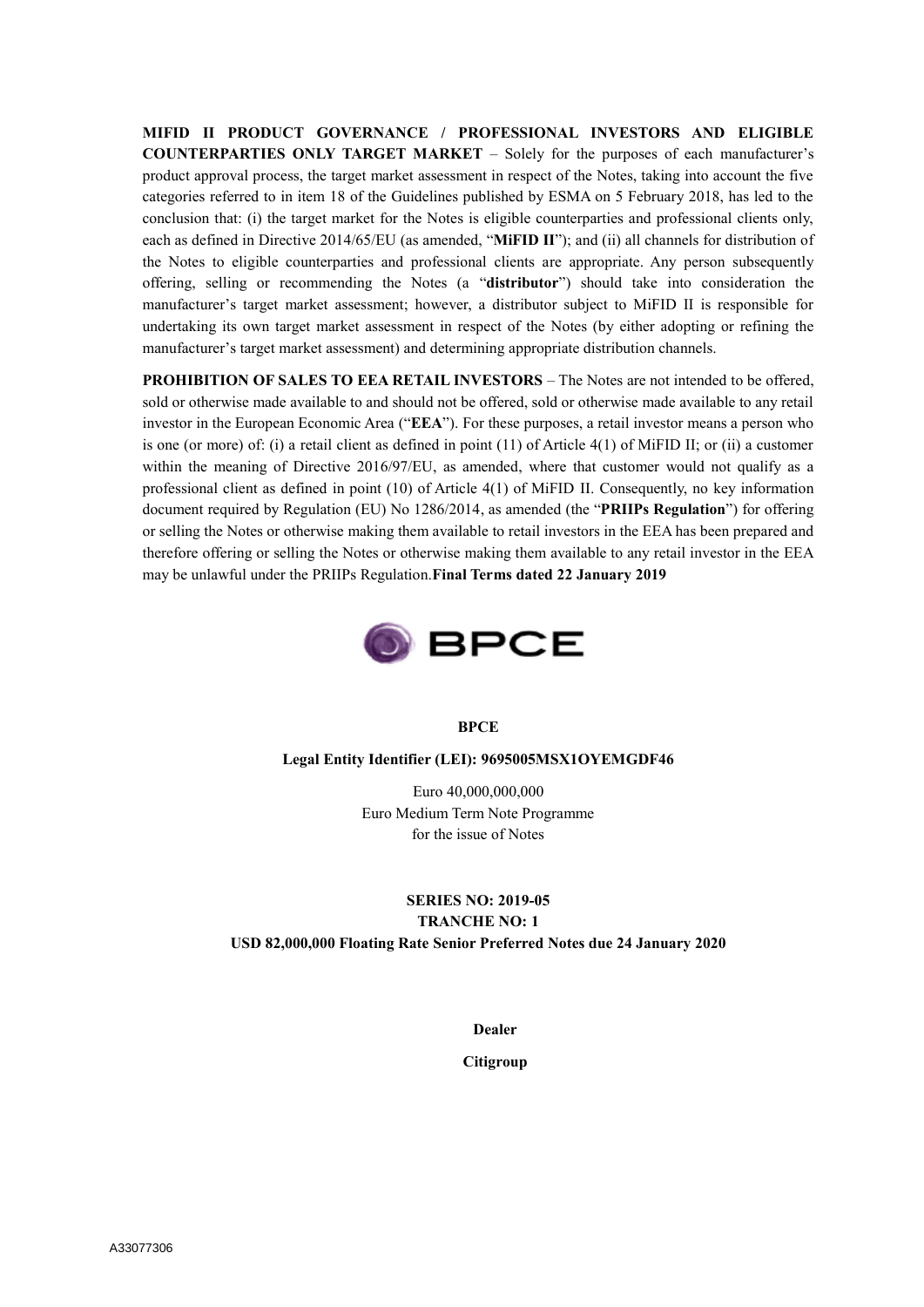## **PART A – CONTRACTUAL TERMS**

Terms used herein shall be deemed to be defined as such for the purposes of the Conditions (the "**Conditions**") set forth in the base prospectus dated 21 November 2018 which received visa n°18-528 from the *Autorité des marchés financiers* (the "**AMF**") on 21 November 2018 (the "**Base Prospectus**"), which constitutes a base prospectus for the purposes of the Prospectus Directive.

This document constitutes the Final Terms of the Notes described herein for the purposes of Article 5.4 of the Prospectus Directive and must be read in conjunction with such Base Prospectus. Full information on the Issuer and the offer of the Notes is only available on the basis of the combination of these Final Terms and the Base Prospectus. The Base Prospectus is available for viewing at the office of the Fiscal Agent or each of the Paying Agents and on the website of the AMF (www.amf-france.org) and copies may be obtained from BPCE, 50 avenue Pierre Mendès-France, 75013 Paris, France.

| $\mathbf{1}$   | Issuer:                                                                          | <b>BPCE</b>                                                                                                                                                            |
|----------------|----------------------------------------------------------------------------------|------------------------------------------------------------------------------------------------------------------------------------------------------------------------|
| $\overline{2}$ | Series Number:<br>(i)                                                            | 2019-05                                                                                                                                                                |
|                | Tranche Number:<br>(ii)                                                          | $\mathbf{1}$                                                                                                                                                           |
|                | (iii) Date on which the Notes become<br>fungible:                                | Not Applicable                                                                                                                                                         |
| 3              | Specified Currency or Currencies:                                                | United States Dollars ("USD")                                                                                                                                          |
| $\overline{4}$ | <b>Aggregate Nominal Amount:</b>                                                 |                                                                                                                                                                        |
|                | Series:<br>(i)                                                                   | USD 82,000,000                                                                                                                                                         |
|                | Tranche:<br>(ii)                                                                 | USD 82,000,000                                                                                                                                                         |
| 5              | <b>Issue Price:</b>                                                              | 100 per cent. of the Aggregate Nominal Amount                                                                                                                          |
| 6              | Specified Denomination(s):                                                       | <b>USD 200,000</b>                                                                                                                                                     |
| 7              | Issue Date:<br>(i)                                                               | 24 January 2019                                                                                                                                                        |
|                | Interest Commencement Date:<br>(ii)                                              | <b>Issue Date</b>                                                                                                                                                      |
| 8              | <b>Interest Basis:</b>                                                           | <b>Floating Rate</b><br>(further particulars specified below)                                                                                                          |
| 9              | Maturity Date:                                                                   | Specified Interest Payment Date falling on or nearest<br>to 24 January 2020                                                                                            |
| 10             | Redemption Basis:                                                                | Subject to any purchase and cancellation or early<br>redemption, the Notes will be redeemed on the<br>Maturity Date at 100 per cent. of their nominal amount           |
| 11             | Change of Interest Basis:                                                        | Not Applicable                                                                                                                                                         |
| 12             | Put/Call Options:                                                                | Not Applicable                                                                                                                                                         |
| 13             | Status of the Notes:<br>(i)                                                      | Senior Preferred Notes                                                                                                                                                 |
|                | Dates of the corporate authorisations<br>(ii)<br>for issuance of Notes obtained: | Decision of the <i>Directoire</i> of the Issuer dated 9 April<br>2018 and 16 July 2018 of Mr. Jean-Philippe Berthaut,<br>Head of Group Funding, dated 17 January 2019. |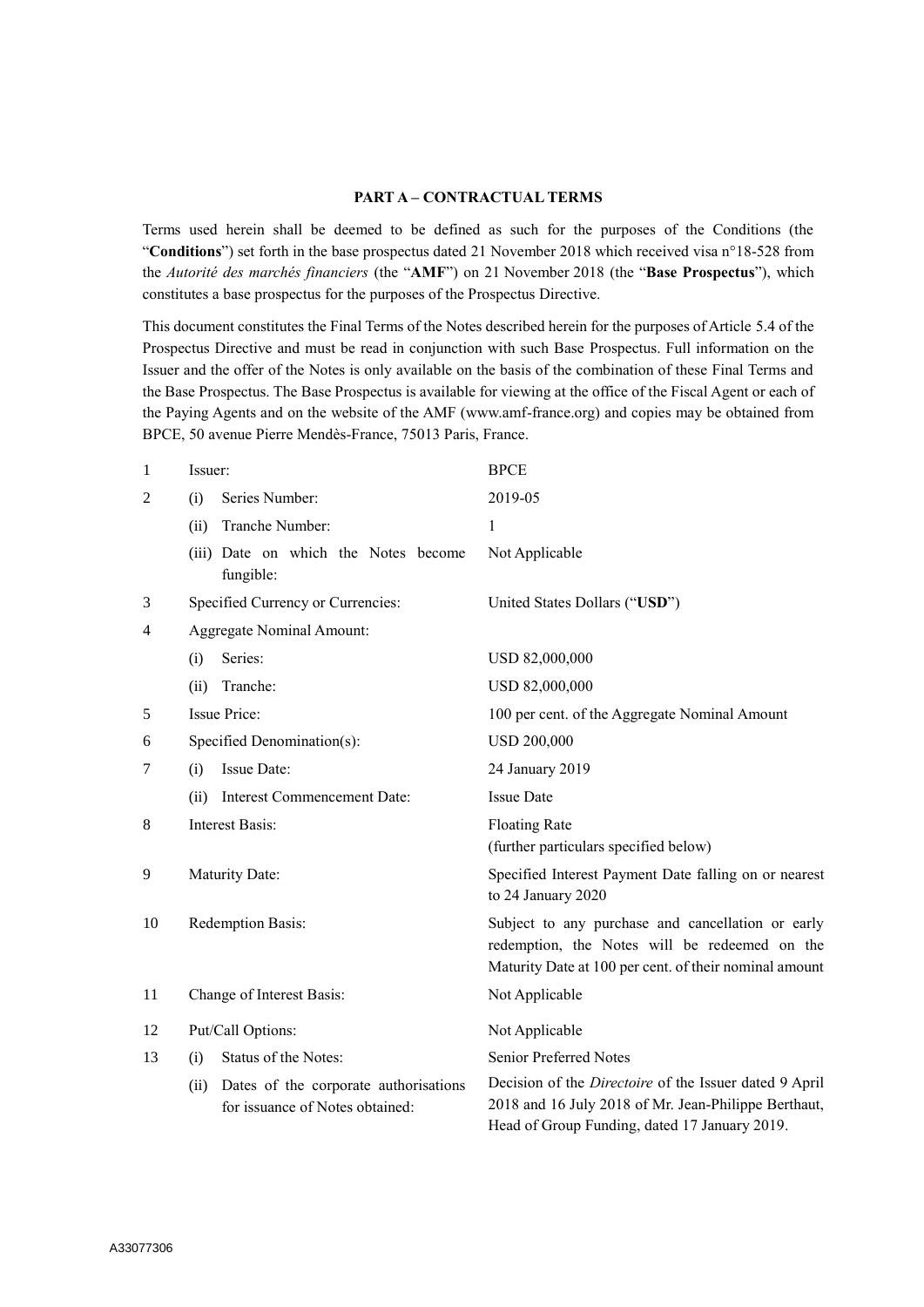# **PROVISIONS RELATING TO INTEREST (IF ANY) PAYABLE**

| 14 | <b>Fixed Rate Note Provisions</b>                                                                                                   | Not Applicable                                                                                                                                                                                                                                                                                                                  |
|----|-------------------------------------------------------------------------------------------------------------------------------------|---------------------------------------------------------------------------------------------------------------------------------------------------------------------------------------------------------------------------------------------------------------------------------------------------------------------------------|
| 15 | Floating Rate Note Provisions                                                                                                       | Applicable                                                                                                                                                                                                                                                                                                                      |
|    | (i)<br>Interest Period(s):                                                                                                          | The period beginning on (and including) the Interest<br>Commencement Date and ending on (but excluding)<br>the First Interest Payment Date and each successive<br>period beginning on (and including) a Specified<br>Interest Payment Date and ending on (but excluding)<br>the next succeeding Specified Interest Payment Date |
|    | Specified Interest Payment Dates:<br>(ii)                                                                                           | 24 January, 24 April, 24 July and 24 October in each<br>year, subject to adjustment in accordance with the<br>Business Day Convention set out in (iv) below                                                                                                                                                                     |
|    | (iii) First Interest Payment Date:                                                                                                  | The Specified Interest Payment Date falling on or<br>nearest to 24 April 2019                                                                                                                                                                                                                                                   |
|    | (iv) Business Day Convention:                                                                                                       | Modified Following Business Day Convention                                                                                                                                                                                                                                                                                      |
|    | Interest Period Date:<br>(v)                                                                                                        | Not Applicable                                                                                                                                                                                                                                                                                                                  |
|    | (vi) Business Centre(s):                                                                                                            | New York and TARGET                                                                                                                                                                                                                                                                                                             |
|    | (vii) Manner in which the $Rate(s)$ of Interest<br>is/are to be determined:                                                         | Screen Rate Determination                                                                                                                                                                                                                                                                                                       |
|    | (viii) Party responsible for calculating the<br>Rate(s) of Interest and/or Interest<br>Amount(s) (if not the Calculation<br>Agent): | Not Applicable                                                                                                                                                                                                                                                                                                                  |
|    | (ix) Screen Rate Determination:                                                                                                     | Applicable                                                                                                                                                                                                                                                                                                                      |
|    | Reference Rate:                                                                                                                     | 3 months USD LIBOR                                                                                                                                                                                                                                                                                                              |
|    | <b>Interest Determination Date:</b>                                                                                                 | Two (2) London Business Days prior to the first day of<br>each Interest Accrual Period                                                                                                                                                                                                                                          |
|    | Relevant Screen Page:                                                                                                               | Reuters Screen LIBOR01                                                                                                                                                                                                                                                                                                          |
|    | Relevant Screen Page Time                                                                                                           | 11.00am London time                                                                                                                                                                                                                                                                                                             |
|    | (x) FBF Determination                                                                                                               | Not Applicable                                                                                                                                                                                                                                                                                                                  |
|    | (xi) ISDA Determination:                                                                                                            | Not Applicable                                                                                                                                                                                                                                                                                                                  |
|    | (xii) Margin(s):                                                                                                                    | $+0.20$ per cent. per annum                                                                                                                                                                                                                                                                                                     |
|    | (xiii) Minimum Rate of Interest:                                                                                                    | 0.00 per cent. per annum                                                                                                                                                                                                                                                                                                        |
|    | (xiv) Maximum Rate of Interest:                                                                                                     | Not Applicable                                                                                                                                                                                                                                                                                                                  |
|    | (xv) Day Count Fraction:                                                                                                            | Actual/360, adjusted                                                                                                                                                                                                                                                                                                            |
| 16 | Zero Coupon Note Provisions                                                                                                         | Not Applicable                                                                                                                                                                                                                                                                                                                  |
| 17 | <b>Inflation Linked Interest Note Provisions</b>                                                                                    | Not Applicable                                                                                                                                                                                                                                                                                                                  |

# **PROVISIONS RELATING TO REDEMPTION**

| 18 | Call Option | Not Applicable |
|----|-------------|----------------|
| 19 | Put Option  | Not Applicable |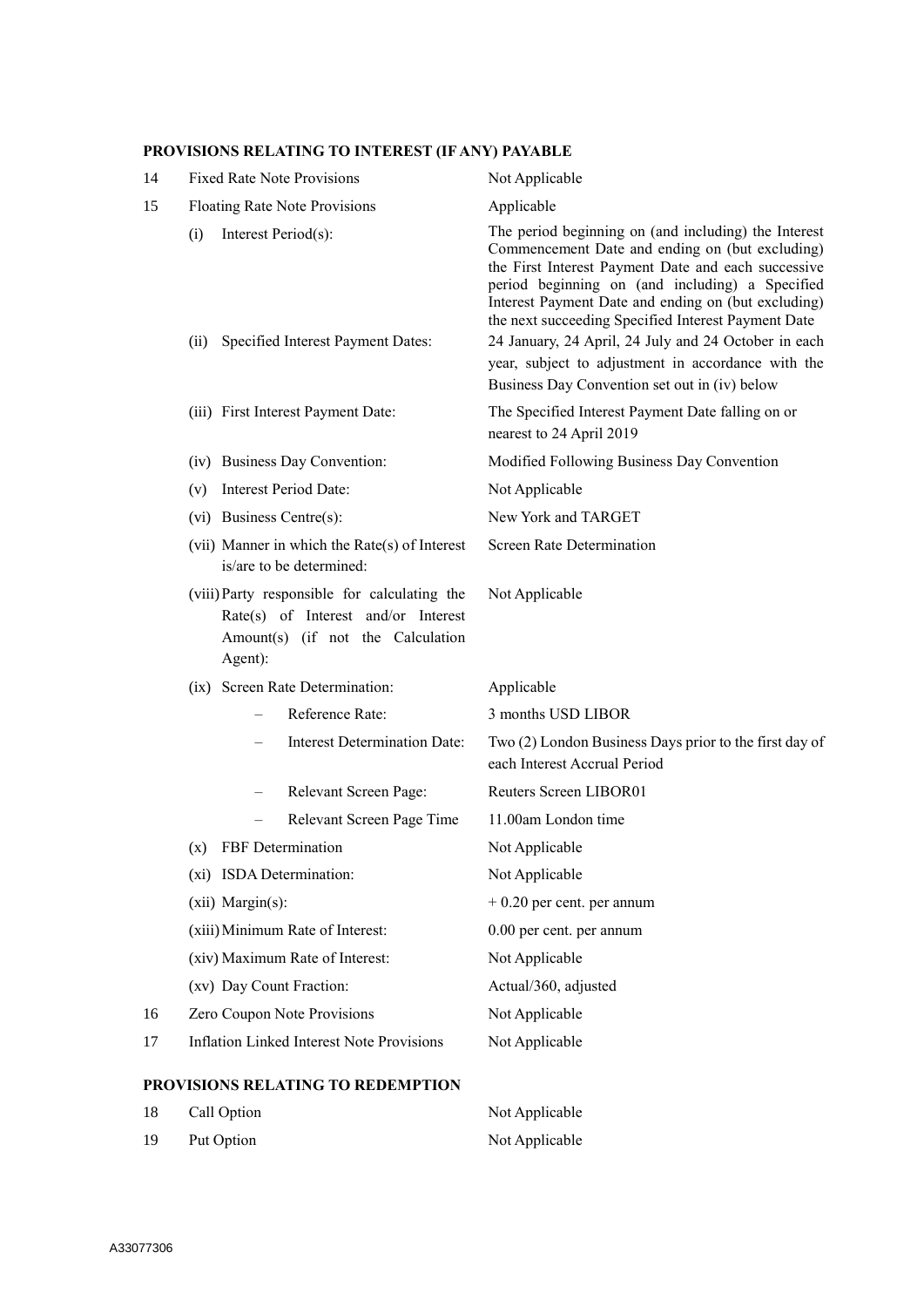| 20 | MREL/TLAC Disqualification Event Call<br>Option:                                                                                                                                                                                                                                                                                           | Applicable                                                    |
|----|--------------------------------------------------------------------------------------------------------------------------------------------------------------------------------------------------------------------------------------------------------------------------------------------------------------------------------------------|---------------------------------------------------------------|
| 21 | Final Redemption Amount of each Note                                                                                                                                                                                                                                                                                                       | USD 200,000 per Note of USD 200,000 Specified<br>Denomination |
| 22 | Inflation Linked Notes - Provisions relating<br>to the Final Redemption Amount:                                                                                                                                                                                                                                                            | Not Applicable                                                |
| 23 | Early Redemption Amount                                                                                                                                                                                                                                                                                                                    |                                                               |
|    | Early Redemption Amount(s) of each<br>(i)<br>Senior Note payable on redemption<br>of<br>the<br>occurrence<br>upon<br>an<br>MREL/TLAC Disqualification Event<br>(Condition $6(g)$ ), if applicable, a<br>Withholding Tax Event (Condition<br>$6(i)(i)$ , a Gross-Up Event (Condition<br>$6(i)(ii)$ or for Illegality (Condition<br>$6(1)$ : | USD 200,000 per Note of USD 200,000 Specified<br>Denomination |
|    | Early Redemption Amount(s) of each<br>(ii)<br>Subordinated<br>Note<br>payable<br>on<br>redemption upon the occurrence of a<br>Capital Event (Condition 6(h), a<br>Withholding Tax Event (Condition<br>$6(i)(i)$ , a Gross-Up Event (Condition<br>$6(i)(ii)$ or a Tax Deductibility Event<br>(Condition 6(i)(iii)):                         | Not Applicable                                                |
|    | (iii) Redemption for taxation<br>reasons<br>permitted on days others than Interest<br>Payment Dates (Condition 6(i)):                                                                                                                                                                                                                      | No                                                            |
|    | (iv) Unmatured Coupons to become void<br>upon early redemption (Materialised<br>Bearer Notes only) (Condition 7(f)):                                                                                                                                                                                                                       | Not Applicable                                                |
|    | <b>GENERAL PROVISIONS APPLICABLE TO THE NOTES</b>                                                                                                                                                                                                                                                                                          |                                                               |
| 24 | Form of Notes:                                                                                                                                                                                                                                                                                                                             | Dematerialised Notes                                          |
|    | Form of Dematerialised Notes:<br>(i)                                                                                                                                                                                                                                                                                                       | Bearer form (au porteur)                                      |
|    | Registration Agent:<br>(ii)                                                                                                                                                                                                                                                                                                                | Not Applicable                                                |
|    | (iii) Temporary Global Certificate:                                                                                                                                                                                                                                                                                                        | Not Applicable                                                |
|    | (iv) Applicable TEFRA exemption:                                                                                                                                                                                                                                                                                                           | Not Applicable                                                |
| 25 | Financial Centre(s):                                                                                                                                                                                                                                                                                                                       | New York and TARGET                                           |
| 26 | Talons for future Coupons or Receipts to be<br>attached to Definitive Notes (and dates on<br>which such Talons mature):                                                                                                                                                                                                                    | Not Applicable                                                |
| 27 | Details relating to Instalment Notes: amount<br>of each instalment, date on which each<br>payment is to be made:                                                                                                                                                                                                                           | Not Applicable                                                |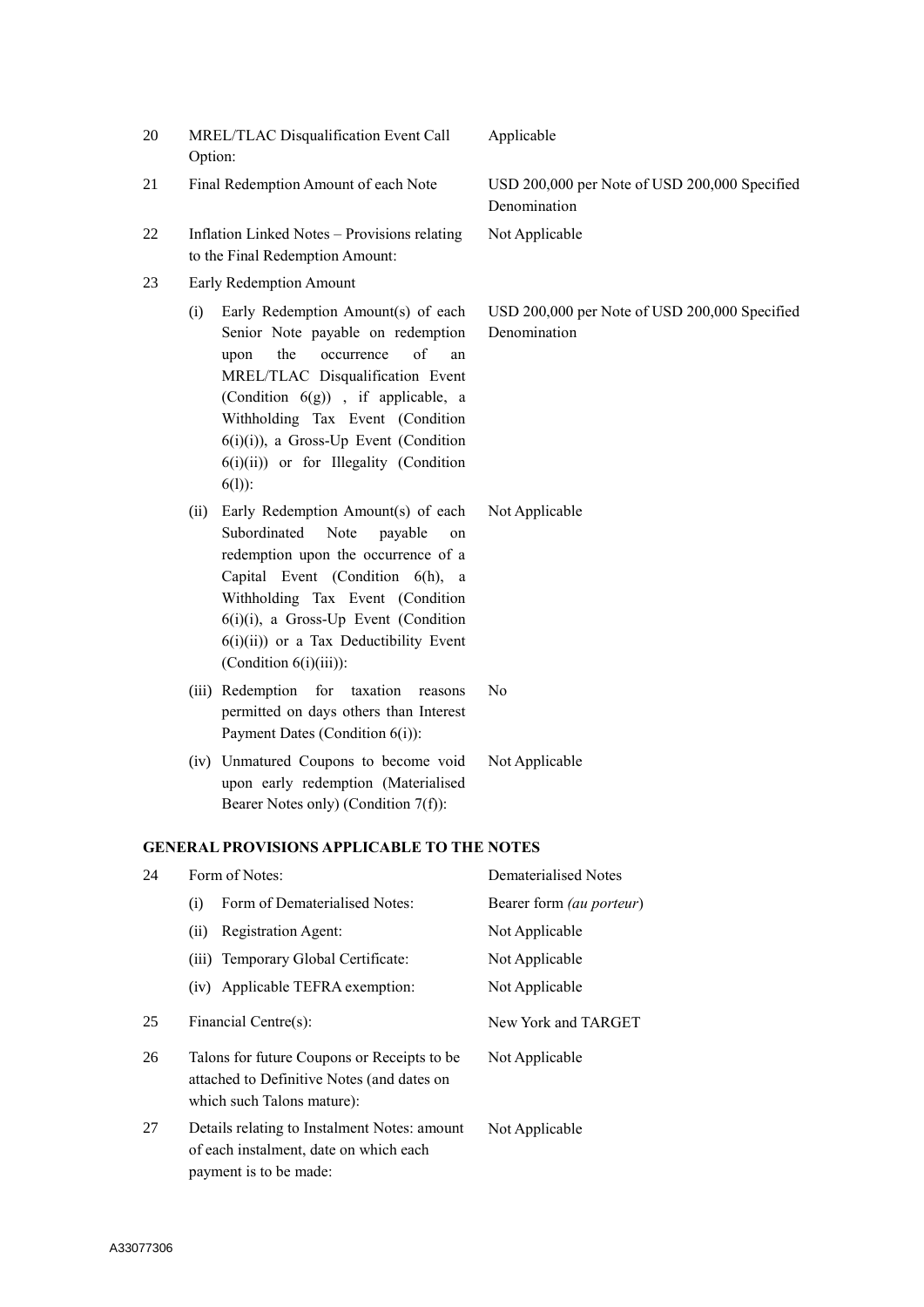| 28 | Redenomination provisions:                                             | Not Applicable                                    |
|----|------------------------------------------------------------------------|---------------------------------------------------|
| 29 | Purchase in accordance with applicable<br>French laws and regulations: | Applicable                                        |
| 30 | Consolidation provisions:                                              | Not Applicable                                    |
| 31 | Meeting and Voting Provisions (Condition<br>$11)$ :                    | Contractual <i>Masse</i> shall apply              |
|    |                                                                        | Name and address of the Representative:           |
|    |                                                                        | MCM AVOCAT, Selarl d'avocats interbarreaux        |
|    |                                                                        | inscrite au Barreau de Paris 10, rue de Sèze      |
|    |                                                                        | 75009 Paris                                       |
|    |                                                                        | France                                            |
|    |                                                                        | Represented by Maître Antoine Lachenaud, Co-      |
|    |                                                                        | gérant - associé                                  |
|    |                                                                        | Name and address of the alternate Representative: |
|    |                                                                        | Maître Philippe Maisonneuve                       |
|    |                                                                        | Avocat                                            |
|    |                                                                        | 10, rue de Sèze                                   |
|    |                                                                        | 75009 Paris                                       |
|    |                                                                        | France                                            |
|    |                                                                        | The Representative will receive a remuneration of |
|    |                                                                        | EUR 2,000 (excluding VAT) per year.               |
|    |                                                                        |                                                   |

# **RESPONSIBILITY**

The Issuer accepts responsibility for the information contained in these Final Terms.

Signed on behalf of BPCE

Duly represented by:

Mr. Jean-Philippe Berthaut, Head of Group Funding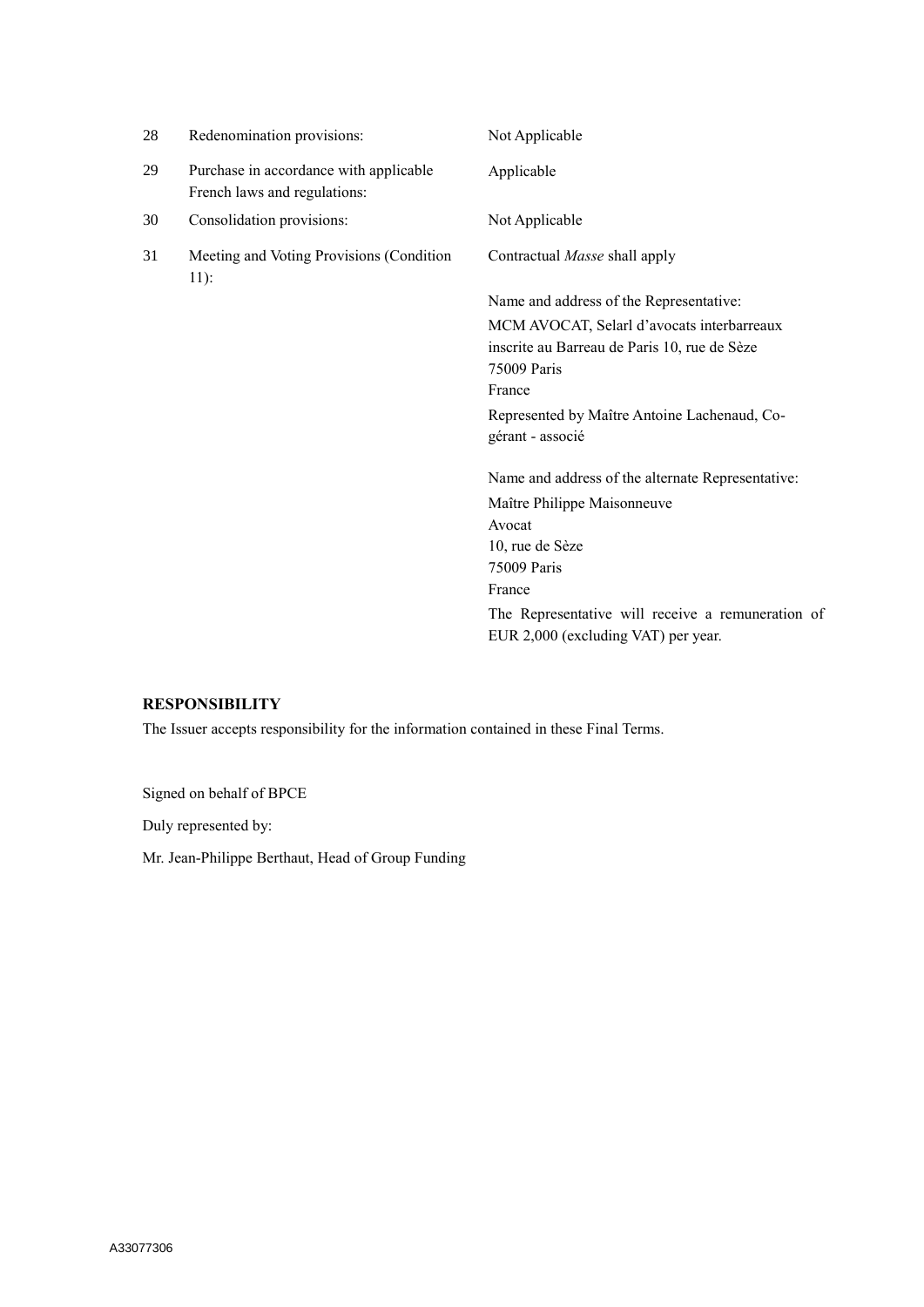### **PART B – OTHER INFORMATION**

### **1 LISTING AND ADMISSION TO TRADING**

|   | (i) | Listing and Admission to trading                               | Application has been made by the Issuer (or on its behaf)<br>for the Notes to be listed and admitted to trading on<br>Euronext Paris with effect from the Issue Date |  |
|---|-----|----------------------------------------------------------------|----------------------------------------------------------------------------------------------------------------------------------------------------------------------|--|
|   | (i) | Estimate of total expenses related to<br>admission to trading: | EUR 1,800                                                                                                                                                            |  |
| 2 |     | <b>RATINGS</b>                                                 |                                                                                                                                                                      |  |
|   |     | Ratings:                                                       | The Notes to be issued have been rated:                                                                                                                              |  |
|   |     |                                                                | $S\&P: A+$                                                                                                                                                           |  |
|   |     |                                                                | S&P is established in the European Union and<br>registered under Regulation (EC) No 1060/2009 as                                                                     |  |

#### **3 INTERESTS OF NATURAL AND LEGAL PERSONS INVOLVED IN THE ISSUE**

Save as discussed in "Subscription and Sale", so far as the Issuer is aware, no person involved in the offer of the Notes has an interest material to the offer."

amended.

## **4 FLOATING RATE NOTES ONLY - HISTORIC INTEREST RATES**

Details of historic LIBOR rates can be obtained from Reuters Page LIBOR01.

#### 5 **NOTES LINKED TO A BENCHMARK ONLY – BENCHMARK**

**6 OPERATIONAL INFORMATION**

identification number(s):

Benchmarks: Amounts payable under the Notes will be calculated by reference to 3 months USD LIBOR which is provided by European Money Market Institute ("EMMI"). As at the date of these Final Terms, EMMI does not appear on the register of administrators and benchmarks established and maintained by the European Securities and Markets Authority pursuant to Article 36 of the Benchmark Regulation (Regulation (EU) 2016/1011) (the "**Benchmark Regulation**"). As far as the Issuer is aware, the transitional provisions in Article 51 of the Benchmark Regulation apply, such that EMMI is not currently required to obtain authorisation or registration.

# ISIN: FR0013398385 Common Code: 194091044 Depositaries: (i) Euroclear France to act as Central Depositary: Yes (ii) Common Depositary for Euroclear and Clearstream: No Any clearing system(s) other than Euroclear and Clearstream and the relevant Not Applicable